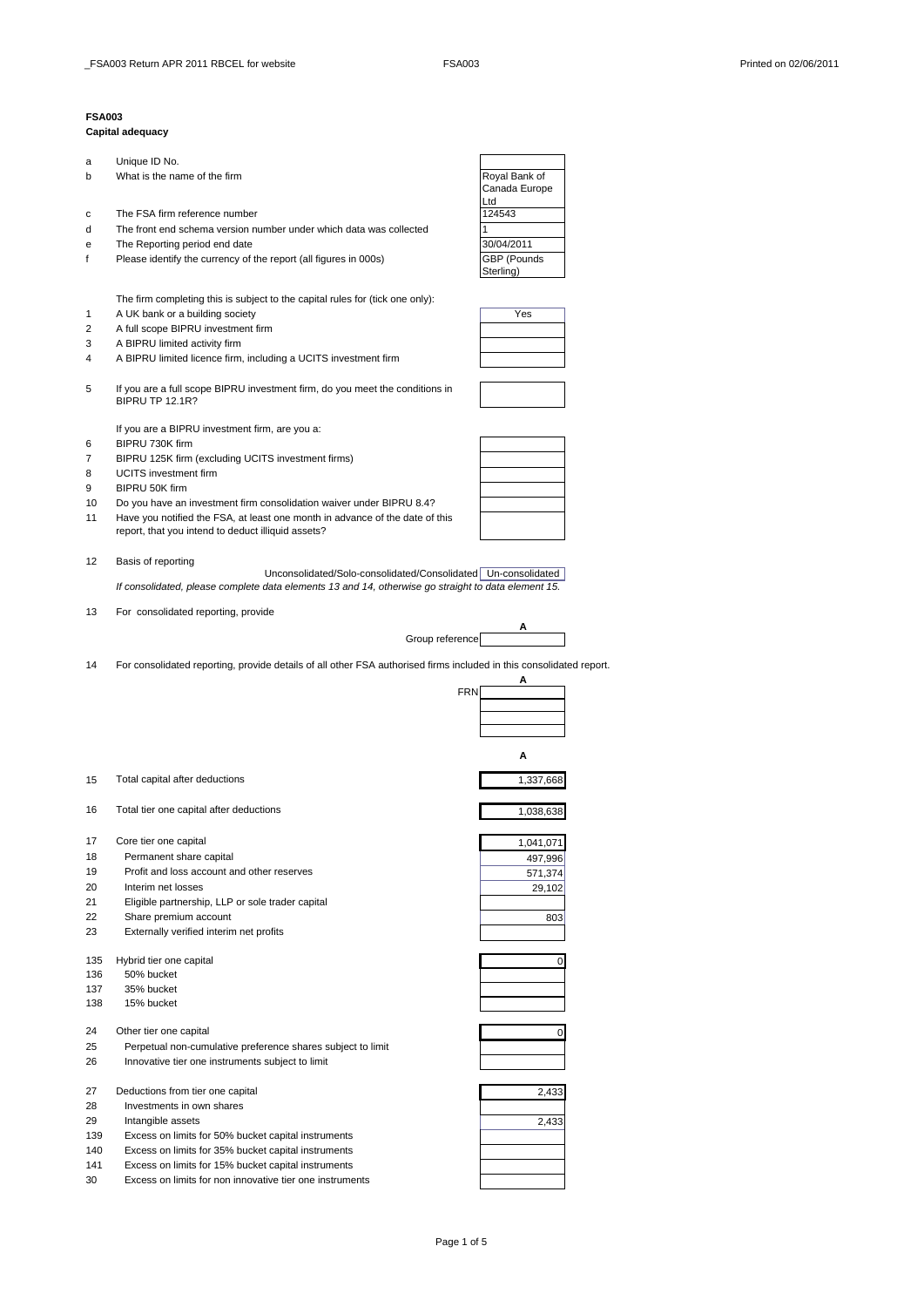- 31 Excess on limits for innovative tier one instruments
- 32 Excess of drawings over profits for partnerships, LLPs or sole traders
- 33 Net losses on equities held in the available-for-sale financial asset category
- 34 Material holdings
- 35 Total tier two capital after deductions 299,030

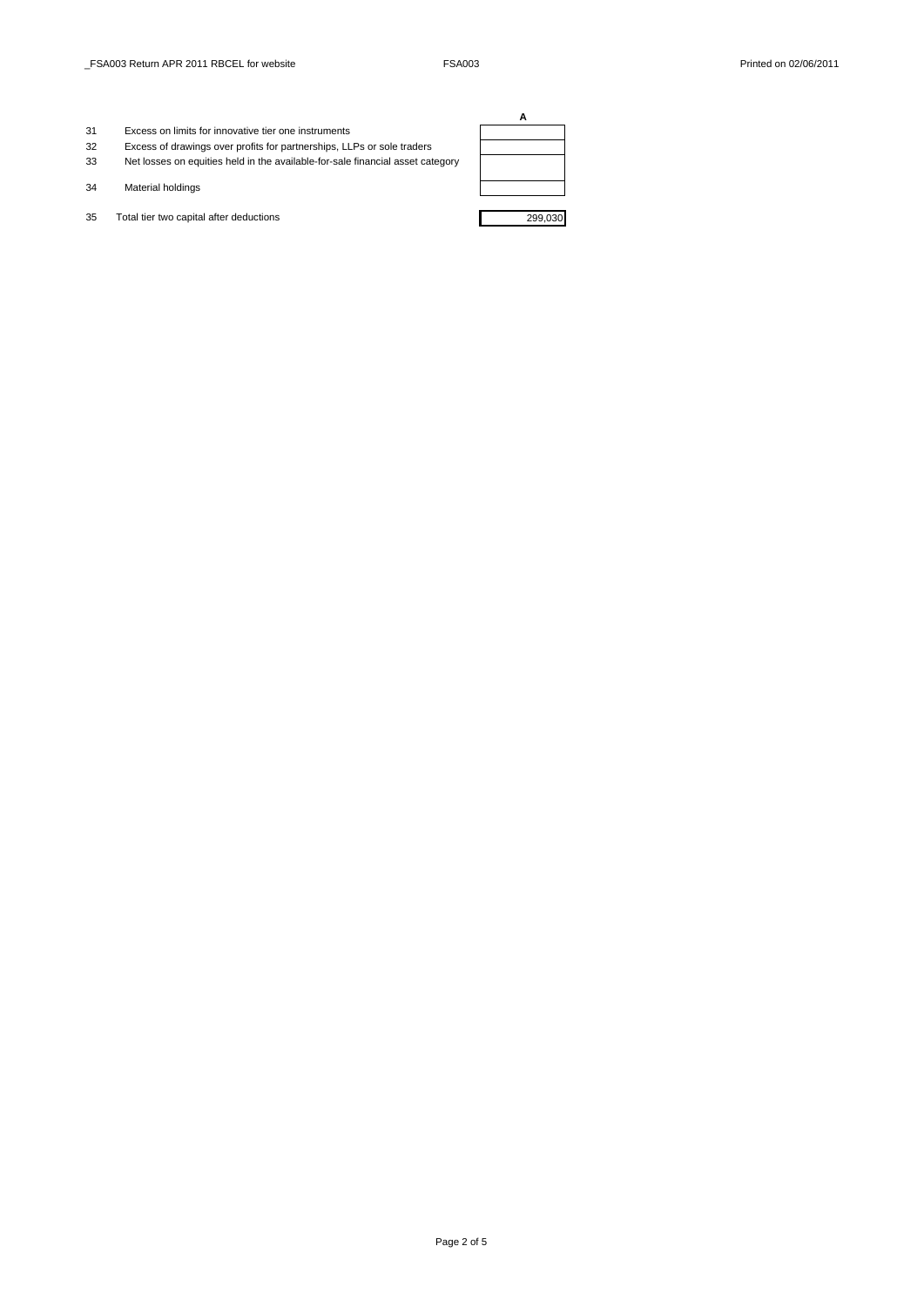|    |                                                                                                 | Α         |
|----|-------------------------------------------------------------------------------------------------|-----------|
| 36 | Upper tier two capital                                                                          | 0         |
| 37 | Excess on limits for tier one capital transferred to upper tier two capital                     |           |
| 38 | Upper tier two capital instruments                                                              |           |
| 39 | <b>Revaluation reserve</b>                                                                      |           |
| 40 | General/collective provisions                                                                   |           |
| 41 | Surplus provisions                                                                              |           |
| 42 | Lower tier two capital                                                                          | 299,030   |
| 43 | Lower tier two capital instruments                                                              | 299,030   |
| 44 | Excess on limits for lower tier two capital                                                     | 0         |
| 45 | Deductions from tier two capital                                                                | 0         |
| 46 | Excess on limits for tier two capital                                                           |           |
| 47 | Other deductions from tier two capital                                                          |           |
| 48 | Deductions from total of tiers one and two capital                                              | 0         |
| 49 | Material holdings                                                                               |           |
| 50 | Expected loss amounts and other negative amounts                                                |           |
|    | Securitisation positions                                                                        |           |
| 51 |                                                                                                 |           |
| 52 | Qualifying holdings                                                                             |           |
| 53 | Contingent liabilities<br>Reciprocal cross-holdings                                             |           |
| 54 |                                                                                                 | 0         |
| 55 | Investments that are not material holdings or qualifying holdings                               |           |
| 56 | Connected lending of a capital nature                                                           |           |
| 57 | Total tier one capital plus tier two capital after deductions                                   | 1,337,668 |
| 58 | Total tier three capital                                                                        | 0         |
| 59 | Excess on limits for total tier two capital transferred to tier three capital                   | 0         |
| 60 | Short term subordinated debt                                                                    |           |
| 61 | Net interim trading book profit and loss                                                        | 0         |
| 62 | Excess on limit for tier three capital                                                          |           |
| 63 | Unused but eligible tier three capital (memo)                                                   | 0         |
| 64 | Total capital before deductions                                                                 | 1,337,668 |
| 65 | Deductions from total capital                                                                   | 0         |
| 66 | Excess trading book position                                                                    |           |
| 67 | <b>Illiquid assets</b>                                                                          |           |
| 68 | Free deliveries                                                                                 |           |
| 69 | Base capital resources requirement                                                              | 4,447     |
|    |                                                                                                 |           |
| 70 | Total variable capital requirement                                                              | 540,667   |
| 71 | Variable capital requirement for UK banks and building societies                                | 540,667   |
| 72 | Variable capital requirement for full scope BIPRU investment firms                              |           |
| 73 | Variable capital requirement for BIPRU limited activity firms                                   |           |
| 74 | Variable capital requirement for BIPRU limited licence firms                                    |           |
| 75 | Variable capital requirement for UCITS investment firms                                         |           |
| 76 | Variable capital requirements to be met from tier one and tier two capital                      | 328,713   |
| 77 | Total credit risk capital component                                                             | 92,983    |
| 78 | Credit risk for firms not calculated under BIPRU 3 or 4 for UK consolidation group<br>reporting |           |
| 79 | Credit risk capital requirements under the standardised approach                                | 92,983    |
| 80 | Credit risk capital requirements under the IRB approach                                         |           |
| 81 | Under foundation IRB approach                                                                   |           |
| 82 | Retail IRB                                                                                      |           |
| 83 | Under advanced IRB approach                                                                     |           |
| 84 | Other IRB exposures classes                                                                     |           |
|    |                                                                                                 |           |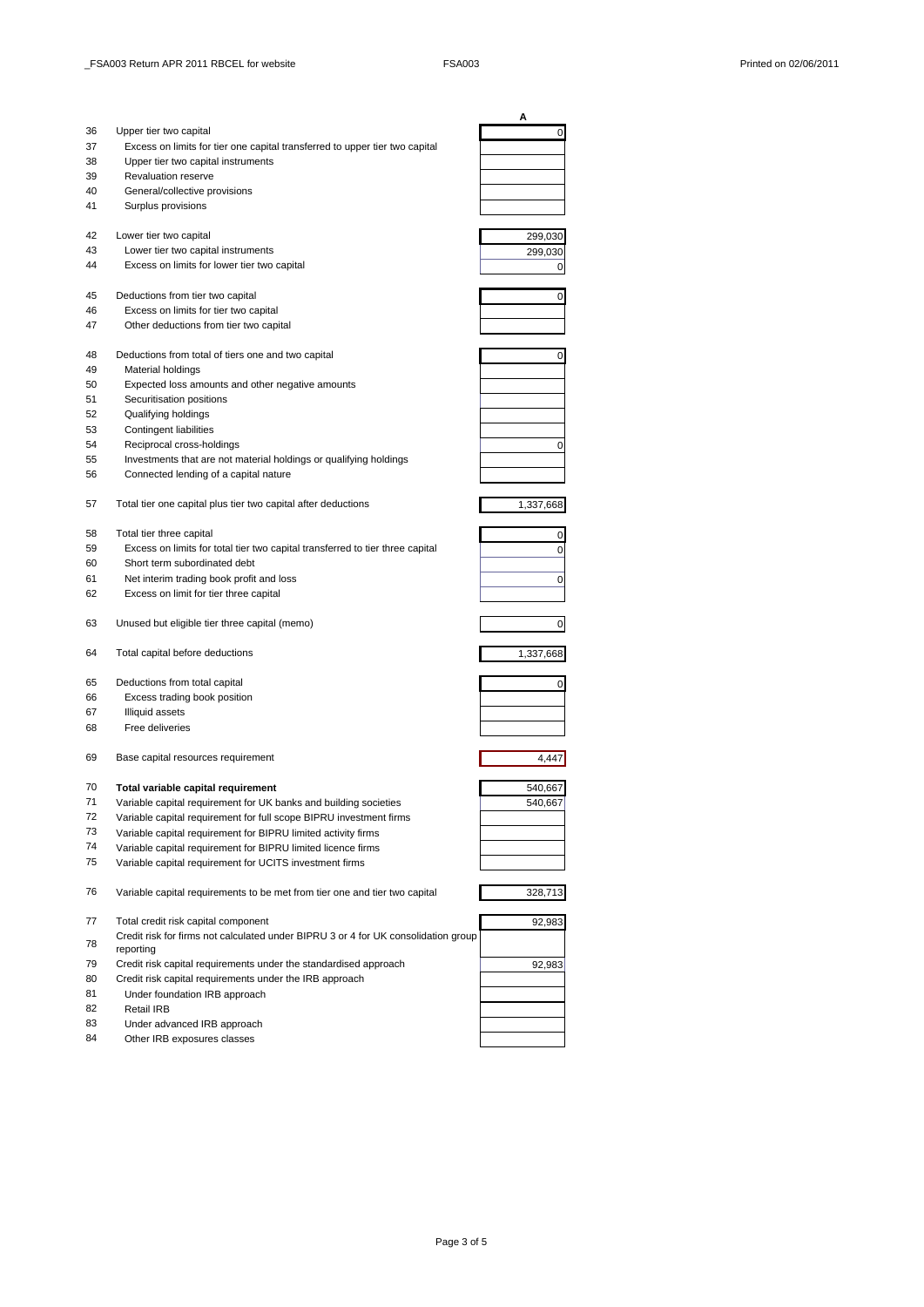|     |                                                                                          | А       |
|-----|------------------------------------------------------------------------------------------|---------|
| 85  | Total operational risk capital requirement                                               | 63,444  |
|     | Operational risk for firms not calculated under BIPRU 6 for UK consolidation             |         |
| 86  | group reporting                                                                          |         |
| 87  | Operational risk basic indicator approach                                                | 63,444  |
| 88  | Operational risk standardised/alternative standardised approaches                        |         |
|     |                                                                                          |         |
| 89  | Operational risk advanced measurement approaches                                         |         |
|     |                                                                                          |         |
| 90  | Reduction in operational risk capital requirement under BIPRU TP 12.1                    |         |
|     |                                                                                          |         |
| 91  | Counterparty risk capital component                                                      | 172,286 |
|     |                                                                                          |         |
| 92  | Capital requirements for which tier three capital may be used                            | 211,954 |
|     |                                                                                          |         |
| 93  | Total market risk capital requirement                                                    | 211,954 |
| 94  | Market risk capital requirement for firms not calculated under BIPRU 7 for UK            |         |
|     | consolidation group reporting                                                            |         |
| 95  | Position, foreign exchange and commodity risks under standardised approaches<br>(TSA)    | 211,954 |
|     |                                                                                          |         |
| 96  | Interest rate PRR                                                                        | 206,863 |
| 97  | <b>Equity PRR</b>                                                                        | 595     |
| 98  | <b>Commodity PRR</b>                                                                     | 1,421   |
| 99  | Foreign currency PRR                                                                     | 2,966   |
| 100 | <b>CIU PRR</b>                                                                           | 109     |
| 101 | Other PRR                                                                                |         |
| 102 | Position, foreign exchange and commodity risks under internal models (IM)                |         |
|     |                                                                                          |         |
| 103 | Concentration risk capital component                                                     | 0       |
|     |                                                                                          |         |
| 104 | Fixed overhead requirement                                                               |         |
|     |                                                                                          |         |
| 105 | Capital resources requirement arising from capital floors                                |         |
| 106 | Surplus (+) / Deficit (-) of own funds                                                   |         |
|     |                                                                                          | 797,001 |
| 107 | Solvency ratio (%)                                                                       | 247.41  |
| 108 | Individual Capital Guidance - total capital resources                                    |         |
| 109 | Individual Capital Guidance - general purpose capital                                    |         |
| 142 | Capital Planning Buffer                                                                  |         |
| 143 | Draw down of Capital Planning Buffer                                                     |         |
| 110 | Surplus/(deficit) total capital over ICG                                                 |         |
| 111 | Surplus/(deficit) general purposes capital over ICG                                      |         |
| 144 | Surplus/(deficit) total capital over ICG and Capital Planning Buffer                     |         |
| 145 | Surplus/(deficit) general purposes capital over ICG and Capital Planning Buffer          |         |
|     |                                                                                          |         |
|     | <b>MEMORANDUM ITEMS</b>                                                                  |         |
| 112 | Value of portfolio under management - UCITS investment firms                             |         |
|     |                                                                                          |         |
|     | <b>Prudential filters</b>                                                                |         |
| 113 | Unrealised gains on available-for-sale assets                                            | 1267    |
| 114 | Unrealised gains (losses) on investment properties                                       | 0       |
| 115 | Unrealised gains (losses) on land and buildings                                          |         |
|     |                                                                                          | 0       |
| 116 | Unrealised gains (losses) on debt instruments held in the available for sale<br>category | 1530    |
| 117 | Unrealised gains (losses) on cash flow hedges of financial instruments                   |         |
|     |                                                                                          | 0       |
| 118 | Unrealised gains (losses) on fair value financial liabilities                            | 0       |
| 119 | Defined benefit asset (liability)                                                        | $-3600$ |
| 120 | Deficit reduction amount if used                                                         | 0       |
| 121 | Deferred acquisition costs (deferred income) (DACs/DIRs)                                 | 0       |
|     |                                                                                          |         |
|     | <b>Minority interests</b>                                                                |         |
| 122 | Minority interests included within capital resources                                     |         |
| 123 | of which: innovative tier one instruments                                                |         |
|     |                                                                                          |         |
|     | <b>Profits</b>                                                                           |         |
| 124 | Profits not externally verified at the reporting date but subsequently verified          |         |
| 125 | Total capital after deductions after profits have been externally verified               |         |
|     |                                                                                          |         |

## **Allocation of deductions between tier one and two capital** 126 Material insurance holdings excluded from allocation

- 127 Allocated to tier one capital
- 128 Allocated to tier two capital **0** and 0 and 0 and 0 and 0 and 0 and 0 and 0 and 0 and 0 and 0 and 0 and 0 and 0 and 0 and 0 and 0 and 0 and 0 and 0 and 0 and 0 and 0 and 0 and 0 and 0 and 0 and 0 and 0 and 0 and 0 and



Page 4 of 5